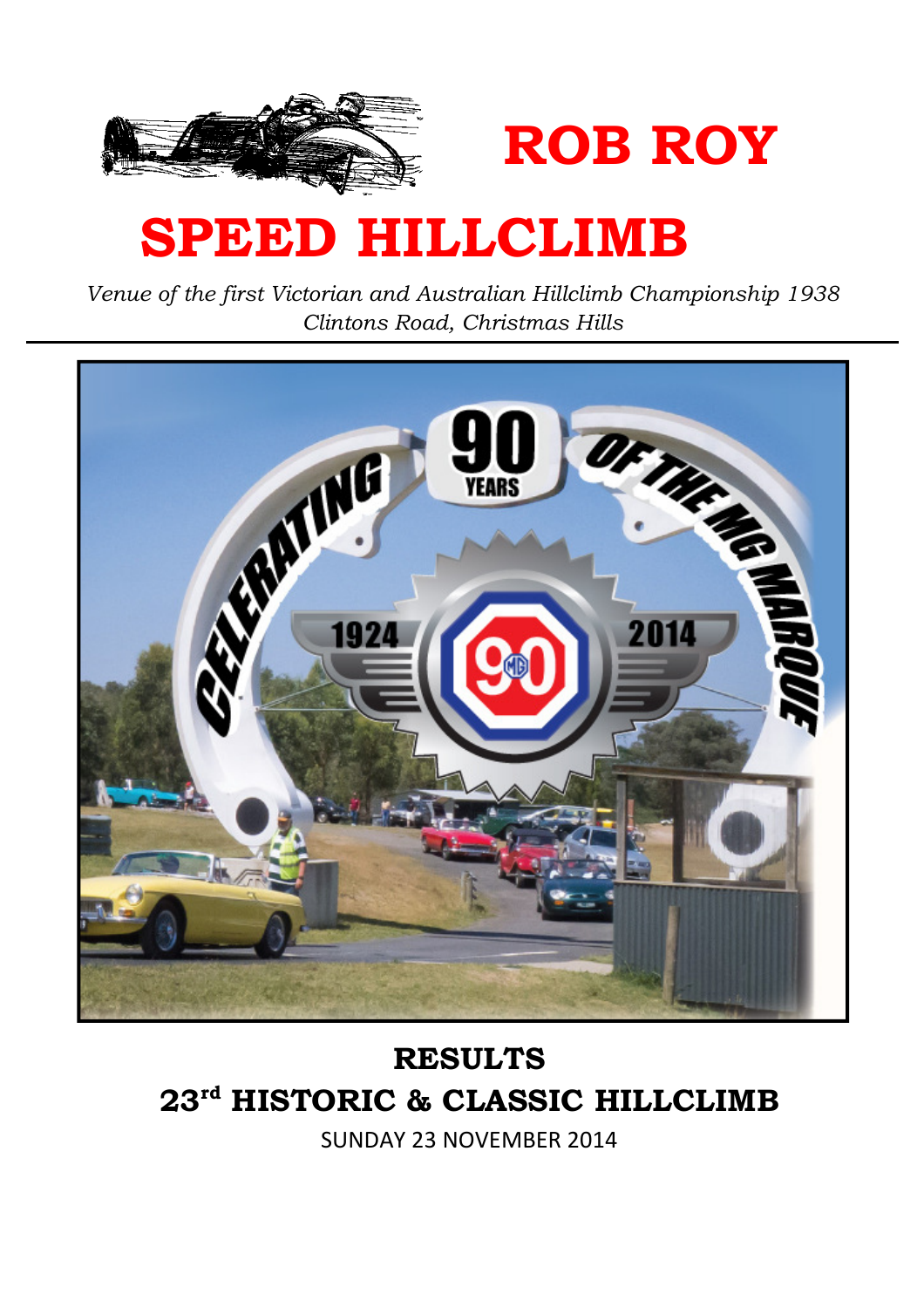#### **Congratulations Darren Visser- Bates Cyclo – Fastest Time of Day and New Class Record – 22.18 sec.**

**Claire Greig - Reynard FF - Fastest Lady Driver – 24.70 sec. CONGRATULATIONS TO THE FOLLOWING WINNERS OF THESE PERPETUAL TROPHIES** 

| <b>BILL LEECH TROPHY</b>                       | <b>Phillip Halo</b>           | <b>Austin 7</b>        |
|------------------------------------------------|-------------------------------|------------------------|
| <b>ARTHUR WYLIE TROPHY</b>                     | <b>Graeme Raper</b>           | <b>Ford Special</b>    |
| <b>BRUCE WALTON TROPHY</b>                     | <b>Bill Redpath</b>           | <b>Redpath Special</b> |
| <b>NORM BEECHEY TROPHY</b>                     | <b>Daryl Duff</b>             | <b>Chev Camaro</b>     |
| <b>HARRY FIRTH TROPHY</b>                      | <b>Richard Milligan</b>       | <b>MGB</b>             |
| <b>TONY GAZE TROPHY</b>                        | <b>Mike Barker</b>            | <b>Elfin Clubman</b>   |
| <b>DERRY GEORGE TROPHY</b>                     | <b>Franz Bird</b>             | <b>MG TC</b>           |
| <b>DIANA DAVISON/GAZE TROPHY</b>               | <b>Claire Greig (Davison)</b> | <b>Reynard FF</b>      |
| TOM SYNOTT ENCOURAGEMENT AWARD                 | <b>Ryan Thompson</b>          | <b>MG TC Special</b>   |
| <b>TATE ENGINES TROPHY</b>                     | <b>Graeme Raper</b>           | <b>Ford Special</b>    |
| <b>FASTEST AUSTIN 7 (PETEWELL ENGINEERING)</b> | <b>Phillip Halo</b>           | <b>Austin 7</b>        |
| <b>FASTEST AIR COOLED RACING CAR (VHRR)</b>    | <b>Graeme Noonan</b>          | <b>Cooper Irving</b>   |
| The R.G WIGLEY TROPHY                          | <b>John Gillett</b>           | MG <sub>K3</sub>       |
| <b>MG B ANNIVERSARY HISTORIC TROPHY</b>        | <b>Richard Milligan</b>       | <b>MGB</b>             |
| <b>MG EX 181 Trophy</b>                        | <b>Mike Ellsmore</b>          | <b>MGA Coupe</b>       |
| <b>RON SIMMONDS ENCOURAGEMENT AWARD</b>        | <b>Clare Greig</b>            | <b>Reynard FF</b>      |
| <b>FASTEST TIME OF THE DAY (HISTORIC)</b>      | <b>Darren Visser</b>          | <b>Bates Cyclo</b>     |

#### LE TROPHEE DES CONDUCTEURS ANCIENS – 2014

**Congratulations to Trevor Cole- winner in an Austin 7** 

| <b>ROB ROY MEETINGS SCHEDULED FOR 2015</b> |                                                                           |  |  |  |  |  |  |
|--------------------------------------------|---------------------------------------------------------------------------|--|--|--|--|--|--|
| MARCH 1st<br>APRIL 26 $^{\rm TH}$          | VICTORIAN HILL CLIMB CHAMPIONSHIP ROUND 2<br><b>VHRR HISTORIC ROB ROY</b> |  |  |  |  |  |  |
| MAY 3rd                                    | INTERCLUB CHALLENGE ROUND 1 (incl Club Championsip Event)                 |  |  |  |  |  |  |
| AUGUST 16th                                | <b>VSCC VINTAGE HILLCLIMB</b>                                             |  |  |  |  |  |  |
| AUGUST 30th                                | INTERCLUB CHALLENGE ROUND 2 (incl Club Championsip Event)                 |  |  |  |  |  |  |
| SEPTEMBER 27th<br>OCTOBER 25th             | COME & TRY DAY<br><b>INTERCLUB CHALLENGE ROUND 3</b>                      |  |  |  |  |  |  |
| NOVEMBER 22nd                              | 24th HISTORIC & CLASSIC HILLCLIMB                                         |  |  |  |  |  |  |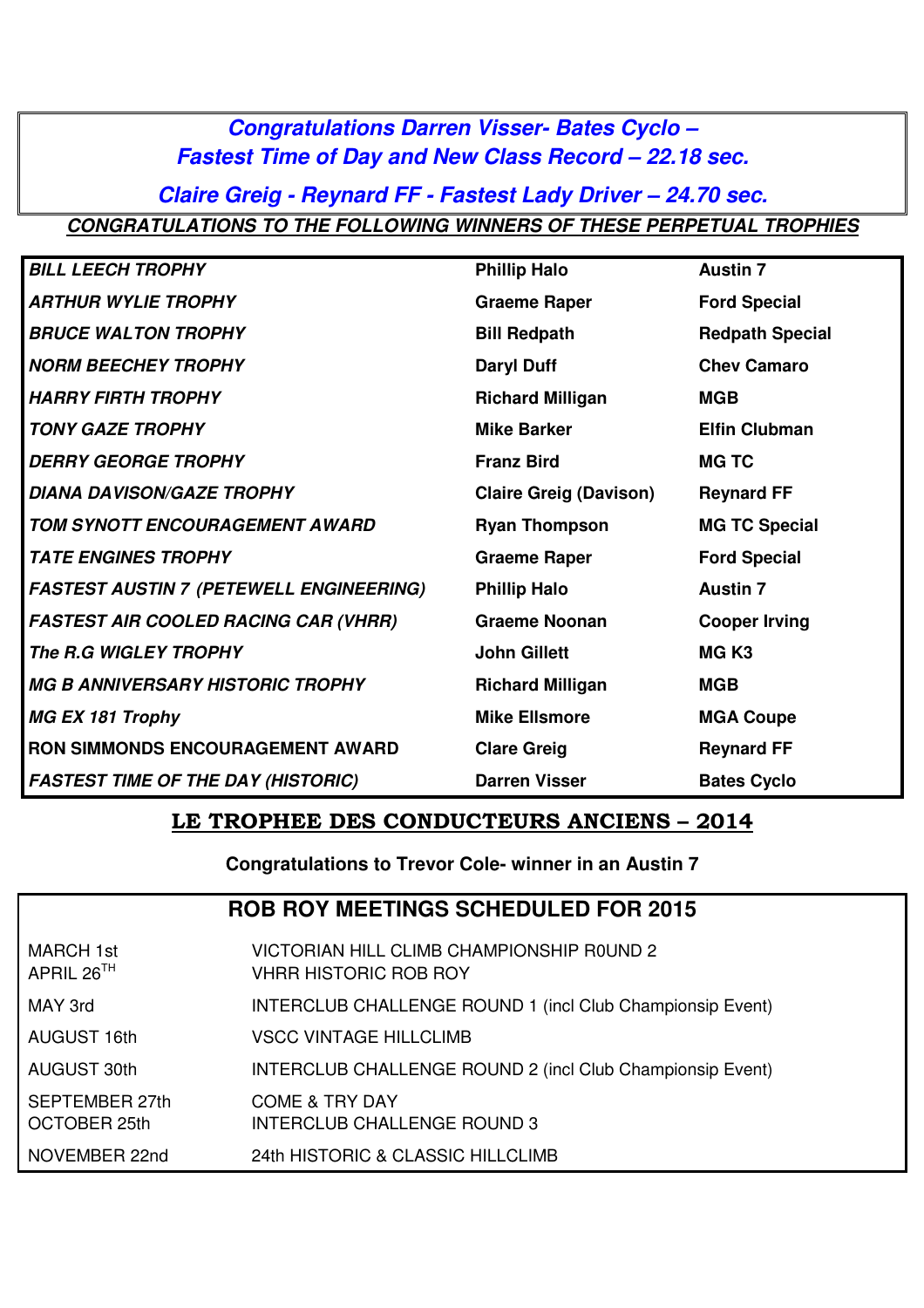| No.          | <b>Driver</b>                  |                         | <b>Make</b>                                      | Run 1          |                                 | Run 2 Run 3 Run 4 | <b>Best</b>  | <b>Place</b> |     |
|--------------|--------------------------------|-------------------------|--------------------------------------------------|----------------|---------------------------------|-------------------|--------------|--------------|-----|
|              | <b>Club</b>                    |                         |                                                  |                | Split 1 Split 2 Split 3 Split 4 |                   | <b>Class</b> |              | O/R |
| $\mathbf{A}$ |                                |                         | Invited & Classic up to 1500cc                   |                |                                 |                   |              |              |     |
| 998          | <b>VMCI</b>                    | Ray Porteous            | Mini Terrapin Replica<br><b>Split Time</b>       | 27.49<br>12.45 | 29.29<br>13.49                  | 28.30<br>12.43    | 27.49        | $\mathbf{1}$ | 25  |
| 115          | Chris Dingle<br>Lotus          |                         | Springback Sprite<br><b>Split Time</b>           | 29.24<br>13.37 | 28.11<br>13.10                  | 28.59<br>13.22    | 28.11        | $\mathbf{2}$ | 33  |
| 17           | <b>MGCCV</b>                   |                         | Frank Oostermeyer MG Midget<br><b>Split Time</b> | 30.32<br>14.18 | 30.44<br>14.00                  | 29.41             | 29.41        | 3            | 45  |
| В            |                                |                         | Invited & Classic 1501 to 2000cc                 |                |                                 |                   |              |              |     |
| 666          | <b>MGCCV</b>                   | David Anderson          | <b>MGB Roadster</b><br><b>Split Time</b>         | 27.38<br>12.26 | 25.65<br>12.29                  | 25.81<br>12.26    | 25.65        | 1            | 11  |
| 86           | GCC                            | Col Hunter              | Ford Escort<br><b>Split Time</b>                 | 26.51<br>12.57 | 27.34<br>13.64                  | 26.18<br>12.44    | 26.18        | $\mathbf{2}$ | 16  |
| 20           | <b>MGCCV</b>                   | Mike Ellsmore           | <b>MGA Coupe</b><br><b>Split Time</b>            | 27.26<br>12.55 | 26.73<br>12.26                  | 26.94<br>12.48    | 26.73        | 3            | 19  |
| 8            | <b>MGCCV</b>                   | Glen Renshaw            | <b>MGA</b><br><b>Split Time</b>                  | 27.78<br>13.03 | 27.34<br>12.85                  | 26.86<br>12.80    | 26.86        | 4            | 20  |
| 757          | Louis Santin<br><b>VSCC</b>    |                         | Singer Le Mans<br>Special<br><b>Split Time</b>   | 27.88<br>12.71 | 27.95                           | 28.51<br>13.04    | 27.88        | 5            | 29  |
| 186          | Laura Hunter<br>GCC            |                         | Ford Escort<br><b>Split Time</b>                 | 29.98<br>14.63 | 30.17<br>14.68                  | 27.99<br>13.33    | 27.99        | 6            | 31  |
| 63           | <b>MGCCV</b>                   | Terry Harvey            | Ford Sedan<br><b>Split Time</b>                  | 29.18<br>14.03 | 28.04<br>13.25                  | 28.43<br>13.38    | 28.04        | 7            | 32  |
| 59           | <b>MGCCV</b>                   | Rob Wilson              | <b>MGA Roadster</b><br><b>Split Time</b>         | 30.81<br>14.26 | 29.57<br>13.53                  | 29.81<br>13.71    | 29.57        | 8            | 46  |
| 75           | Nigel Gray<br><b>VHRR</b>      |                         | Singer Le Mans<br>Special<br><b>Split Time</b>   | 34.33<br>14.94 | 32.35<br>14.51                  | 31.49<br>14.50    | 31.49        | 9            | 60  |
|              |                                |                         |                                                  |                |                                 |                   |              |              |     |
|              |                                |                         | C Invited & Classic 2001 to 3000cc               |                |                                 |                   |              |              |     |
| 14           | AHOC                           | Mark Ingham             | <b>Austin Healey</b><br><b>Split Time</b>        | 27.79<br>12.94 | 26.50<br>12.49                  | 26.89<br>12.82    | 26.50        | $\mathbf{1}$ | 17  |
| 111          | <b>VHRR</b>                    |                         | Ron Simmonds Mazda RX7<br><b>Split Time</b>      | 28.88<br>13.46 | 28.44<br>13.16                  | 28.56<br>13.18    | 28.44        | $\mathbf{2}$ | 36  |
| 82           | Stephen Browne<br><b>MGCCV</b> |                         | <b>MGA Roadster</b><br><b>Split Time</b>         | 29.86<br>14.28 | 28.53<br>13.74                  | 29.17<br>14.07    | 28.53        | 3            | 37  |
| 41           | <b>VHRR</b>                    | Philip Stafford         | MG Y Roadster<br><b>Split Time</b>               | 34.06<br>15.51 | 30.99<br>14.55                  | 31.80<br>14.06    | 30.99        | 4            | 58  |
| 37           | <b>TSOA</b>                    | Peter Delmondes Triumph | <b>Split Time</b>                                | 32.85<br>14.89 | 32.00<br>14.59                  | 32.22<br>15.05    | 32.00        | 5            | 62  |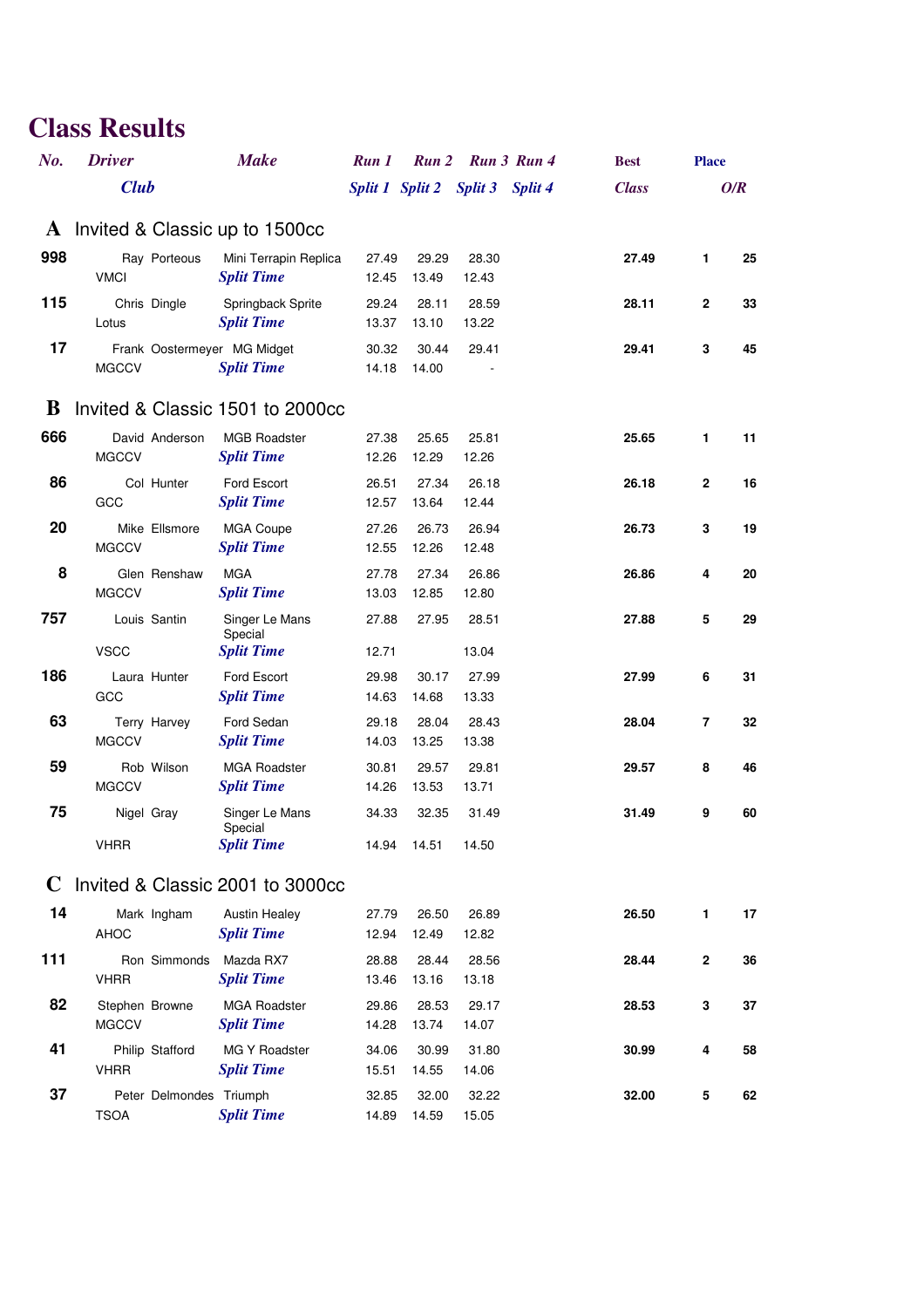| No.          | <b>Driver</b>                   | <b>Make</b>                               | Run 1          |                | Run 2 Run 3 Run 4       |                | <b>Best</b>  | <b>Place</b> |     |
|--------------|---------------------------------|-------------------------------------------|----------------|----------------|-------------------------|----------------|--------------|--------------|-----|
|              | <b>Club</b>                     |                                           |                |                | Split 1 Split 2 Split 3 | <b>Split 4</b> | <b>Class</b> |              | O/R |
| D            |                                 | Invited & Classic 3001cc & over           |                |                |                         |                |              |              |     |
| 717          | Graeme Treloar<br><b>HTCAV</b>  | Valiant Sedan<br><b>Split Time</b>        | 28.83<br>13.15 | 27.51<br>12.70 | 26.91<br>12.42          |                | 26.91        | 1.           | 21  |
| 56           | Garry Ball                      | Jaguar D Type<br>Replica                  | 29.84          | 27.61          | 27.92                   |                | 27.61        | 2            | 28  |
|              | <b>MGCCV</b>                    | <b>Split Time</b>                         | 13.38          | 12.83          | 12.99                   |                |              |              |     |
| $\mathbf{F}$ |                                 | Clubman Sports - post 1975 all capacities |                |                |                         |                |              |              |     |
| $\mathbf 3$  | Mike Barker<br><b>VHRR</b>      | Elfin Clubman<br><b>Split Time</b>        | 24.39<br>11.62 | 24.14<br>11.28 | 24.02<br>11.49          |                | 24.02        | 1            | 3   |
| 54           | John Clemow<br>Lotus            | Caterham 7<br><b>Split Time</b>           | 27.38<br>12.84 | 27.18<br>13.39 | 25.99<br>12.33          |                | 25.99        | 2            | 14  |
| 80           | Brendon Hall<br><b>NCCA</b>     | Fraser Clubman<br><b>Split Time</b>       | 26.99<br>13.08 | 26.09<br>12.76 | 26.38<br>12.91          |                | 26.09        | 3            | 15  |
| 28           | John Ingham<br><b>VHRR</b>      | Elfin Clubman<br><b>Split Time</b>        | 28.02<br>13.02 | 26.95<br>12.63 | 26.64<br>12.28          |                | 26.64        | 4            | 18  |
| G            |                                 | Vintage Sports & Racing pre 1931 Combined |                |                |                         |                |              |              |     |
| 70           | Phillip Halo<br><b>VSCC</b>     | Austin 7<br><b>Split Time</b>             | 32.87<br>14.03 | 32.39<br>14.13 | 32.06<br>14.17          |                | 32.06        | 1            | 63  |
| 177          | Stuart Steinford<br><b>VHRR</b> | Vauxhall<br><b>Split Time</b>             | 33.47<br>15.45 | 33.63<br>15.56 | 33.95<br>15.35          |                | 33.47        | $\mathbf{2}$ | 71  |
| 771          | Patrick Ryan<br><b>VHRR</b>     | Vauxhall<br><b>Split Time</b>             | 36.99<br>17.06 | 35.88<br>16.54 | 36.34<br>16.84          |                | 35.88        | 3            | 80  |
| 23           | Peter Davey<br><b>VSCC</b>      | Bugatti Type 23<br><b>Split Time</b>      | 40.20<br>17.94 | 40.77<br>19.02 | 37.89<br>17.02          |                | 37.89        | 4            | 84  |
|              |                                 | Post Vintage Sports 1931 to 1940          |                |                |                         |                |              |              |     |
| 38           | Walter Magilton<br><b>MGCCV</b> | MG J3<br><b>Split Time</b>                | 36.90<br>16.87 | 35.83<br>16.33 | 35.63<br>15.75          |                | 35.63        | 1            | 78  |
| 81           | Graham Facey<br>GCC             | Morris 8<br><b>Split Time</b>             | 39.17<br>15.69 | 35.79<br>16.09 | 36.26<br>15.92          |                | 35.79        | $\mathbf 2$  | 79  |
| 31           | Ed Taylor<br><b>MGCCV</b>       | MG J3<br><b>Split Time</b>                | 36.61<br>16.79 | 37.18<br>16.82 | 37.05<br>16.75          |                | 36.61        | 3            | 83  |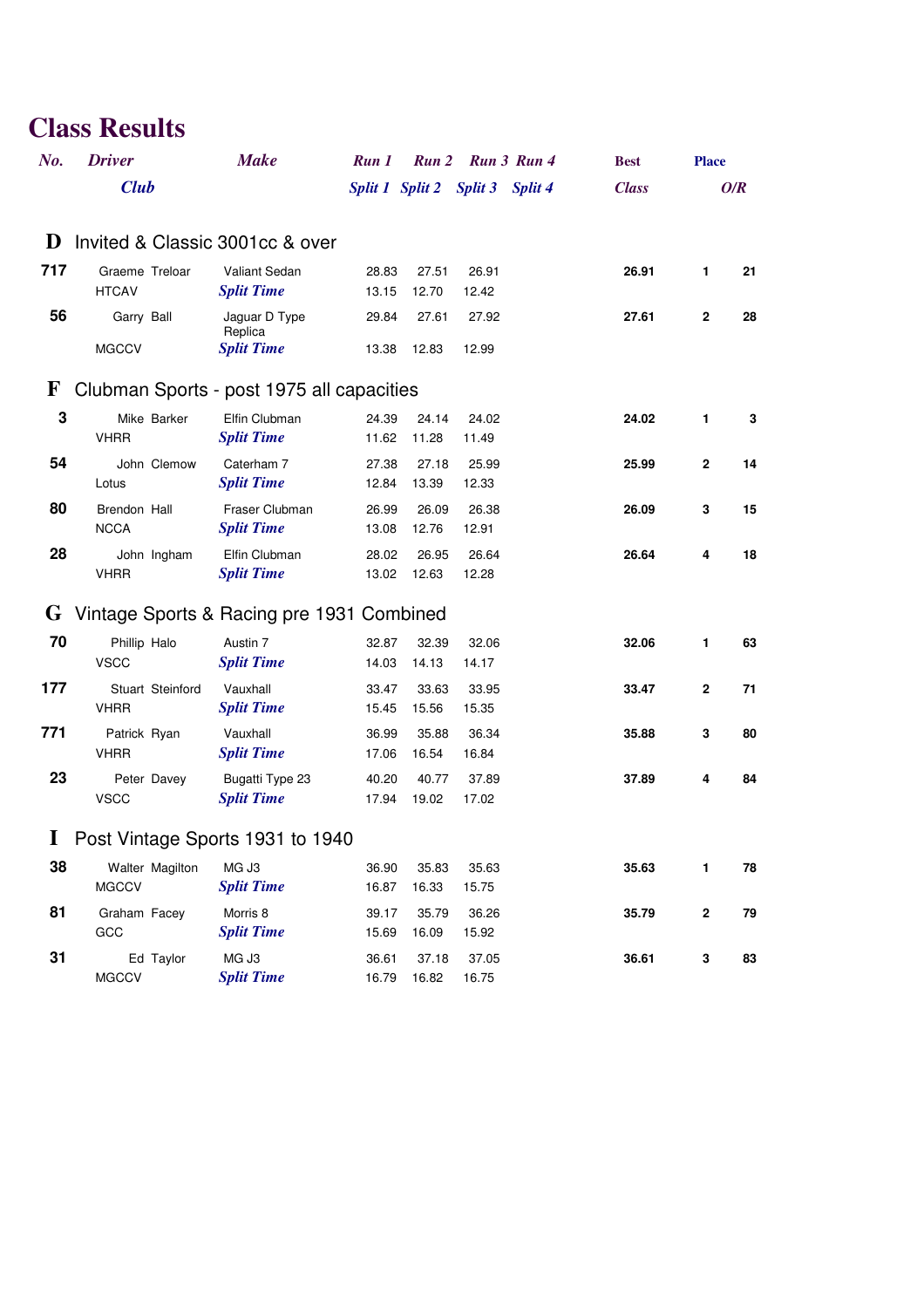| No.     | <b>Driver</b>                                     | <b>Make</b>                                           | Run 1          | Run 2                           |                | Run 3 Run 4    | <b>Best</b>  | <b>Place</b>   |     |
|---------|---------------------------------------------------|-------------------------------------------------------|----------------|---------------------------------|----------------|----------------|--------------|----------------|-----|
|         | <b>Club</b>                                       |                                                       |                | Split 1 Split 2 Split 3 Split 4 |                |                | <b>Class</b> |                | O/R |
| $\bf J$ | Post Vintage Racing 1931 to 1940                  |                                                       |                |                                 |                |                |              |                |     |
| 16      | Graeme Raper<br><b>VHRR</b>                       | Ford Open<br><b>Split Time</b>                        | 25.22<br>11.83 | 24.62<br>11.77                  | 24.82<br>11.75 | 24.58<br>11.81 | 24.58        | $\mathbf{1}$   | 4   |
| 34      | Philip Gray<br><b>VHRR</b>                        | Ford Roadster<br><b>Split Time</b>                    | 26.46<br>12.25 | 25.37<br>11.85                  | 25.66<br>12.00 |                | 25.37        | 2              | 9   |
| 52      | <b>VSCC</b>                                       | Lindon Davey-Milne Danae Special<br><b>Split Time</b> | 30.20<br>13.83 | 29.21<br>13.54                  | 29.31<br>13.66 |                | 29.21        | 3              | 42  |
| 32      | David Crabtree<br><b>VHRR</b>                     | Ford Roadster<br><b>Split Time</b>                    | 34.58<br>14.16 | 31.75<br>13.71                  | 30.58<br>13.27 |                | 30.58        | 4              | 55  |
| 26      | John Lakeland<br><b>VSCC</b>                      | <b>Riley Racer</b><br><b>Split Time</b>               | 31.48<br>14.13 | 33.51<br>15.61                  | 32.61<br>14.89 |                | 31.48        | 5              | 59  |
| 122     | John Gillett<br><b>MGCCV</b>                      | MG K3<br><b>Split Time</b>                            | 32.94<br>15.15 | 35.80<br>16.41                  | 34.94<br>16.24 |                | 32.94        | 6              | 67  |
| 12      | John Lackey<br><b>HSRCA</b>                       | MG TA Replica<br><b>Split Time</b>                    | 99.00<br>0.00  | 33.33<br>15.22                  | 34.63<br>16.32 |                | 33.33        | $\overline{7}$ | 69  |
| 35      | George Hetrel<br><b>VSCC</b>                      | <b>Bugatti GP</b><br><b>Split Time</b>                | 34.98<br>15.26 | 57.72<br>14.95                  | 36.40<br>15.32 |                | 34.98        | 8              | 77  |
| 135     | Patrick Davies<br><b>VSCC</b>                     | <b>Bugatti GP</b><br><b>Split Time</b>                | 46.93<br>21.07 | 38.69<br>17.90                  | 38.82<br>17.01 |                | 38.69        | 9              | 85  |
|         | <b>K</b> Austin 7 Sports & Racing                 |                                                       |                |                                 |                |                |              |                |     |
| 50      | John Marriott<br>A7                               | Austin 7<br><b>Split Time</b>                         | 34.20<br>15.65 | 33.41<br>14.33                  | 34.46<br>15.46 |                | 33.41        | 1              | 70  |
| 93      | Trevor Cole<br>A7                                 | Austin 7<br><b>Split Time</b>                         | 33.98<br>15.11 | 33.99<br>14.72                  | 33.80<br>14.44 | 45.90<br>18.48 | 33.80        | $\mathbf{2}$   | 73  |
| 47      | Barbara Hill<br>A7                                | Austin 7<br><b>Split Time</b>                         | 51.60<br>22.03 | 47.26<br>21.08                  | 46.96<br>14.35 |                | 46.96        | 3              | 88  |
|         | L Air Cooled Racing - pre 1960 up to 1100cc       |                                                       |                |                                 |                |                |              |                |     |
| 46      | Graeme Noonan<br><b>VHRR</b>                      | Cooper Irving<br><b>Split Time</b>                    | 29.97<br>14.04 | 28.93<br>13.75                  | 28.61<br>13.57 |                | 28.61        | 1              | 38  |
| 61      | John Coffin<br><b>VHRR</b>                        | Robbins 500<br><b>Split Time</b>                      | 70.40<br>29.59 | 41.62<br>19.88                  | 42.92<br>22.30 |                | 41.62        | $\mathbf{2}$   | 87  |
|         | M Air Cooled Racing - 1960 to 1972 - up to 1100cc |                                                       |                |                                 |                |                |              |                |     |
| 263     | Darren Visser<br>GCC                              | <b>Bates Cyclo</b><br><b>Split Time</b>               | 22.31<br>10.56 | 22.70<br>10.93                  | 22.21<br>10.57 | 22.18<br>10.62 | 22.18        | 1              | 1   |
| 88      | Mark Atkinson<br><b>VHRR</b>                      | Falkenberg Jinx<br><b>Split Time</b>                  | 31.96<br>14.19 | 26.37<br>12.44                  | 25.89<br>12.37 |                | 25.89        | $\mathbf{2}$   | 13  |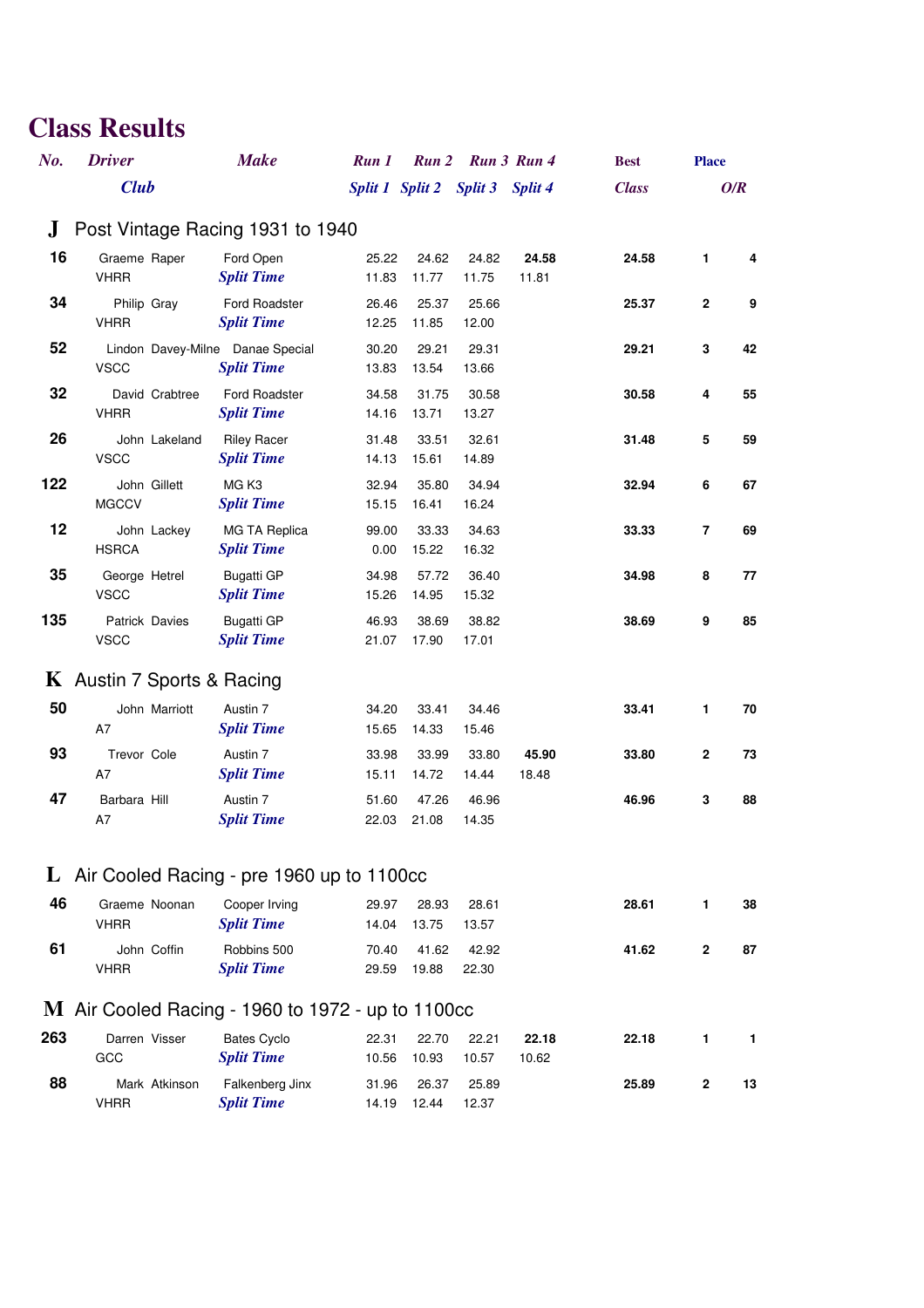| No.         | <b>Driver</b>                                              | <b>Make</b>                                   | Run 1          | Run 2                           | Run 3 Run 4    | <b>Best</b>  | <b>Place</b> |     |
|-------------|------------------------------------------------------------|-----------------------------------------------|----------------|---------------------------------|----------------|--------------|--------------|-----|
|             | <b>Club</b>                                                |                                               |                | Split 1 Split 2 Split 3 Split 4 |                | <b>Class</b> |              | O/R |
|             | N Sports Cars 1941 to 1960 up to 1500cc                    |                                               |                |                                 |                |              |              |     |
| 30          | <b>Bill Atherton</b><br><b>MGCCV</b>                       | <b>Elfin Streamliner</b><br><b>Split Time</b> | 30.40<br>14.02 | 29.27<br>13.54                  | 30.97<br>14.00 | 29.27        | $\mathbf{1}$ | 44  |
| 58          | Martin Stubbs<br><b>AHSDC</b>                              | <b>AH Sprite</b><br><b>Split Time</b>         | 30.60<br>14.68 | 29.94<br>14.25                  | 30.89<br>15.34 | 29.94        | $\mathbf{2}$ | 50  |
| 85          | Stuart Andrews<br><b>MGCCV</b>                             | MG TC<br><b>Split Time</b>                    | 31.94<br>14.84 | 32.95<br>14.84                  | 32.29<br>15.27 | 31.94        | 3            | 61  |
| 79          | Doug Burnip<br><b>MGCCV</b>                                | MG TC<br><b>Split Time</b>                    | 32.36<br>14.69 | 32.71<br>14.75                  | 32.59<br>14.82 | 32.36        | 4            | 65  |
| 77          | C John Lackey<br><b>HSRCA</b>                              | MG TC<br><b>Split Time</b>                    | 39.31<br>14.75 | 33.61<br>15.34                  | 35.03<br>16.07 | 33.61        | 5            | 72  |
| 21          | <b>Bob Lewis</b><br><b>MGCCV</b>                           | MG TC<br><b>Split Time</b>                    | 38.08<br>16.07 | 36.11<br>16.28                  | 44.84<br>16.00 | 36.11        | 6            | 82  |
| 24          | Doug Morrissey<br><b>MGCCV</b>                             | MG TC<br><b>Split Time</b>                    | 40.01<br>16.98 | 40.15<br>16.88                  | 41.23<br>18.21 | 40.01        | 7            | 86  |
| $\bf{O}$    | Sports Cars 1941 to 1960 1501cc & over                     |                                               |                |                                 |                |              |              |     |
| 117         | Franz Bird<br><b>MGCCV</b>                                 | MG TC<br><b>Split Time</b>                    | 27.97<br>12.88 | 28.52<br>12.76                  | 29.04<br>13.26 | 27.97        | 1            | 30  |
| 11          | Mark Bird<br><b>AHOC</b>                                   | MG TC<br><b>Split Time</b>                    | 29.11<br>13.21 | 29.31<br>13.38                  | 28.84<br>13.18 | 28.84        | 2            | 39  |
| P           | Racing Cars 1941 to 1960 up to 1500cc                      |                                               |                |                                 |                |              |              |     |
| 87          | Terry White<br><b>MGCCV</b>                                | MG TC<br><b>Split Time</b>                    | 29.50<br>13.63 | 27.77<br>12.70                  | 27.55<br>12.64 | 27.55        | 1            | 26  |
| 172         | Ryan Thompson MG TC Special<br><b>MGCCG</b>                | <b>Split Time</b>                             | 37.45<br>15.95 | 32.57<br>14.45                  | 30.54<br>13.78 | 30.54        | 2            | 54  |
| 19          | Fred Brock<br><b>MGCCV</b>                                 | MG TC Special<br><b>Split Time</b>            | 32.21<br>14.56 | 30.98<br>14.24                  | <b>DNS</b>     | 30.98        | 3            | 57  |
| $\mathbf U$ | Racing Cars 1941 to 1960 1501cc & over                     |                                               |                |                                 |                |              |              |     |
| 62          | <b>Bill Redpath</b><br><b>VHRR</b>                         | Redpath Special<br><b>Split Time</b>          | 25.80<br>12.36 | 25.71<br>12.17                  | 25.73<br>12.22 | 25.71        | 1            | 12  |
|             | <b>R</b> Production Touring Cars 1940 to 1972 up to 2000cc |                                               |                |                                 |                |              |              |     |
| 375         | Andrea Ashton Ward Ford Cortina<br><b>MGCCV</b>            | <b>Split Time</b>                             | 30.01<br>0.00  | 29.72<br>13.80                  | 29.90<br>13.83 | 29.72        | 1            | 47  |
| 275         | Don Ashton<br><b>MGCCV</b>                                 | Ford Cortina<br><b>Split Time</b>             | 30.44<br>14.57 | 32.12<br>15.44                  | 31.93<br>15.62 | 30.44        | 2            | 51  |
| 78          | Russ Mead<br>GCC                                           | Ford Super Anglia<br><b>Split Time</b>        | 34.47<br>16.12 | <b>DNS</b>                      | 32.34<br>15.50 | 32.34        | 3            | 64  |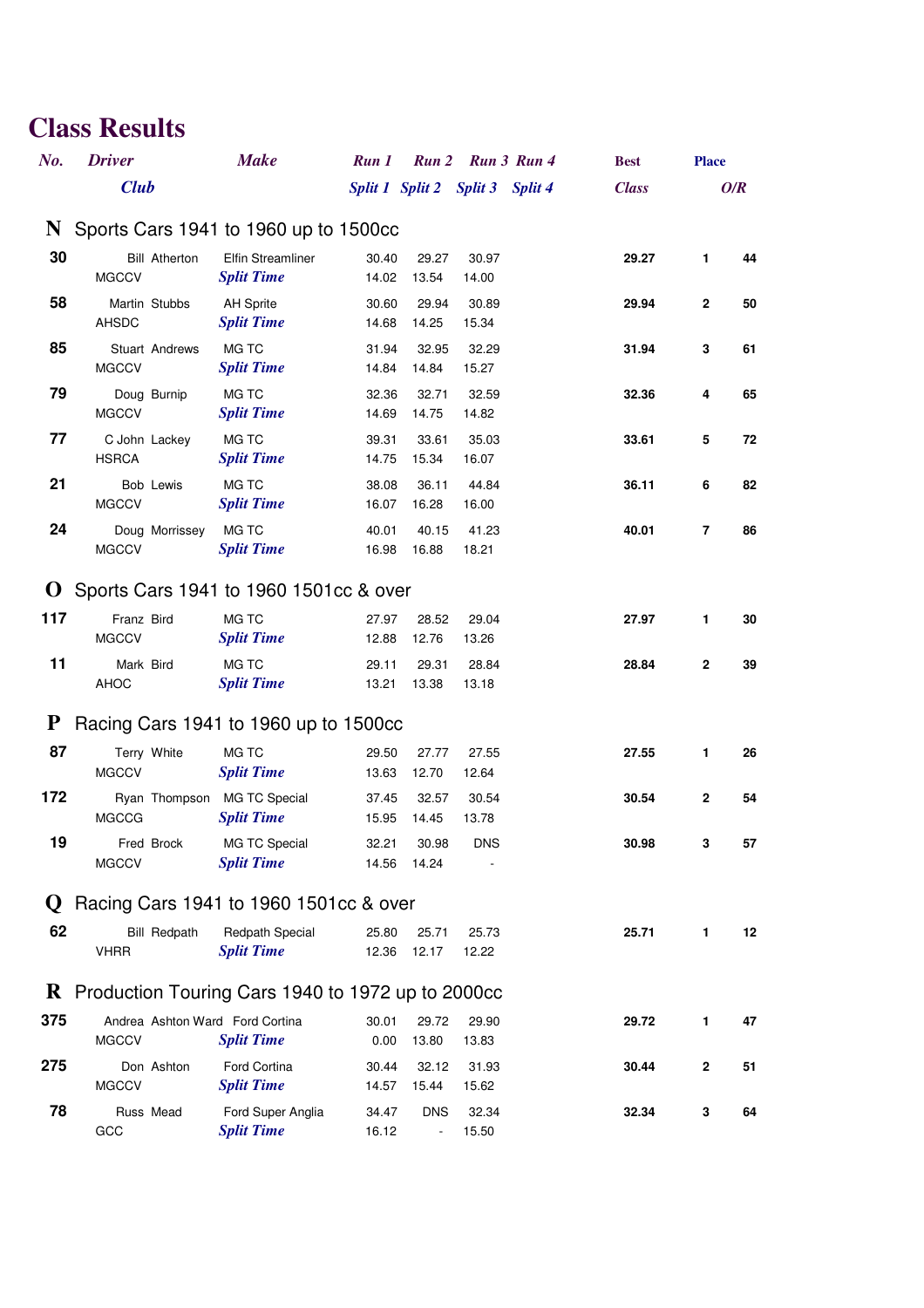| No.         | <b>Driver</b>                  | <b>Make</b>                                         | Run 1          |                                 | Run 2 Run 3 Run 4 |       | <b>Best</b>  | <b>Place</b> |     |
|-------------|--------------------------------|-----------------------------------------------------|----------------|---------------------------------|-------------------|-------|--------------|--------------|-----|
|             | <b>Club</b>                    |                                                     |                | Split 1 Split 2 Split 3 Split 4 |                   |       | <b>Class</b> |              | O/R |
| S           |                                | Production Touring Cars 1940 to 1972 2001 cc & over |                |                                 |                   |       |              |              |     |
| 171         | Daryl Duff                     | <b>Chevrolet Coupe</b>                              | 25.23          | 25.06                           | 25.12             | 25.25 | 25.06        | 1            | 6   |
|             | <b>VHRR</b>                    | <b>Split Time</b>                                   | 11.88          | 12.09                           | 11.73             | 11.97 |              |              |     |
|             |                                | T Production Sports Cars 1961 to 1977 up to 2000cc  |                |                                 |                   |       |              |              |     |
| 10          | Richard Milligan               | <b>MGB Roadster</b>                                 | 27.61          | 25.68                           | 25.34             |       | 25.34        | 1            | 8   |
|             | <b>MGCCV</b>                   | <b>Split Time</b>                                   | 12.93          | 11.92                           | 12.07             |       |              |              |     |
| 110         | John Hardy                     | Alpine Renault                                      | 26.22          | 25.89                           | 25.60             |       | 25.60        | $\mathbf{2}$ | 10  |
|             | <b>VHRR</b>                    | <b>Split Time</b>                                   | 12.41          | 12.29                           | 12.13             |       |              |              |     |
| 27          | John French<br><b>VHRR</b>     | <b>MGB Roadster</b><br><b>Split Time</b>            | 28.05<br>13.01 | 27.25<br>12.79                  | 27.09<br>12.66    |       | 27.09        | 3            | 22  |
| 166         | Jon Scott                      | Nota Fang                                           | 27.74          | 27.49                           | 27.20             |       | 27.20        | 4            | 23  |
|             | <b>VMCI</b>                    | <b>Split Time</b>                                   | 12.48          | 12.14                           | 12.04             |       |              |              |     |
| 49          | Jane Vollebregt                | MGB GT                                              | 27.44          | 27.44                           | 27.81             |       | 27.44        | 5            | 24  |
|             | <b>MGCCV</b>                   | <b>Split Time</b>                                   | 13.20          | 13.09                           | 13.39             |       |              |              |     |
| 251         | Lorna Chapman                  | <b>MGB Roadster</b>                                 | 28.26          | 28.73                           | 28.50             |       | 28.26        | 6            | 34  |
| 4           | <b>MGCCV</b>                   | <b>Split Time</b><br><b>MGB</b> Roadster            | 13.23<br>28.29 | 13.14                           | 13.15<br>28.43    |       |              |              |     |
|             | Don Woods<br><b>MGCCV</b>      | <b>Split Time</b>                                   | 13.46          | 28.37<br>13.41                  | 13.48             |       | 28.29        | 7            | 35  |
| 5           | Lutz Zimpel                    | <b>MGB Roadster</b>                                 | 29.61          | 29.66                           | 28.97             |       | 28.97        | 8            | 40  |
|             | <b>MGCCV</b>                   | <b>Split Time</b>                                   | 13.90          | 14.10                           | 13.80             |       |              |              |     |
| 116         | Ric Scott                      | Nota Fang                                           | 29.64          | 30.04                           | 29.26             |       | 29.26        | 9            | 43  |
|             | <b>VMCI</b>                    | <b>Split Time</b>                                   | 13.70          | 13.87                           | 13.19             |       |              |              |     |
| 6           | Bill Vaughan<br>AHOC           | AH Sprite Mk1<br><b>Split Time</b>                  | 31.81<br>14.07 | 30.44<br>13.93                  | 30.74<br>14.40    |       | 30.44        | 10           | 51  |
| 60          | Aaron De Fina                  | Honda S600                                          | 33.67          | 34.49                           | 30.78             |       | 30.78        | 11           | 56  |
|             | <b>MGCCV</b>                   | <b>Split Time</b>                                   | 15.15          | 14.38                           | 15.03             |       |              |              |     |
| 15          | lan Clusker                    | <b>MG Midget</b>                                    | 34.14          | 33.80                           | 33.12             |       | 33.12        | 12           | 68  |
|             | <b>MGCCV</b>                   | <b>Split Time</b>                                   | 15.36          | 15.14                           | 15.00             |       |              |              |     |
| 9           | Jack Almond                    | <b>MGB Roadster</b>                                 | 33.80          | 37.36                           | 42.30             |       | 33.80        | 13           | 73  |
|             | <b>MGCCV</b>                   | <b>Split Time</b>                                   | 15.04          | 15.98                           | 16.55             |       |              |              |     |
| 91          | Charles Almond<br><b>MGCCV</b> | <b>MGb Roadster</b><br><b>Split Time</b>            | 34.09<br>14.89 | 41.58<br>15.39                  | 41.47<br>16.43    |       | 34.09        | 14           | 75  |
| 18          | Roy Smith                      | <b>MGB Roadster</b>                                 | 34.95          | 35.85                           | 34.29             |       | 34.29        | 15           | 76  |
|             | <b>MGCCV</b>                   | <b>Split Time</b>                                   | 15.92          | 16.74                           | 15.93             |       |              |              |     |
| 123         | Anthony Holz                   | <b>MG Midget</b>                                    | 37.70          | 36.10                           | 36.08             |       | 36.08        | 16           | 81  |
|             | <b>MGCCV</b>                   | <b>Split Time</b>                                   | 16.05          | 16.04                           | 16.01             |       |              |              |     |
| U           |                                | Production Sports Cars 1961 to 1977 2001cc & over   |                |                                 |                   |       |              |              |     |
| $\mathbf 2$ | David Orchard                  | Triumph TR2                                         | 30.91          | 30.09                           | 29.04             |       | 29.04        | 1            | 41  |
|             | <b>TSOA</b>                    | <b>Split Time</b>                                   | 13.40          | 13.30                           | 12.99             |       |              |              |     |
| 124         | David Jenkins                  | <b>MGC</b>                                          | 31.58          | 30.97                           | 30.53             |       | 30.53        | 2            | 53  |
|             | <b>MGCCV</b>                   | <b>Split Time</b>                                   | 14.93          | 14.45                           | 14.36             |       |              |              |     |